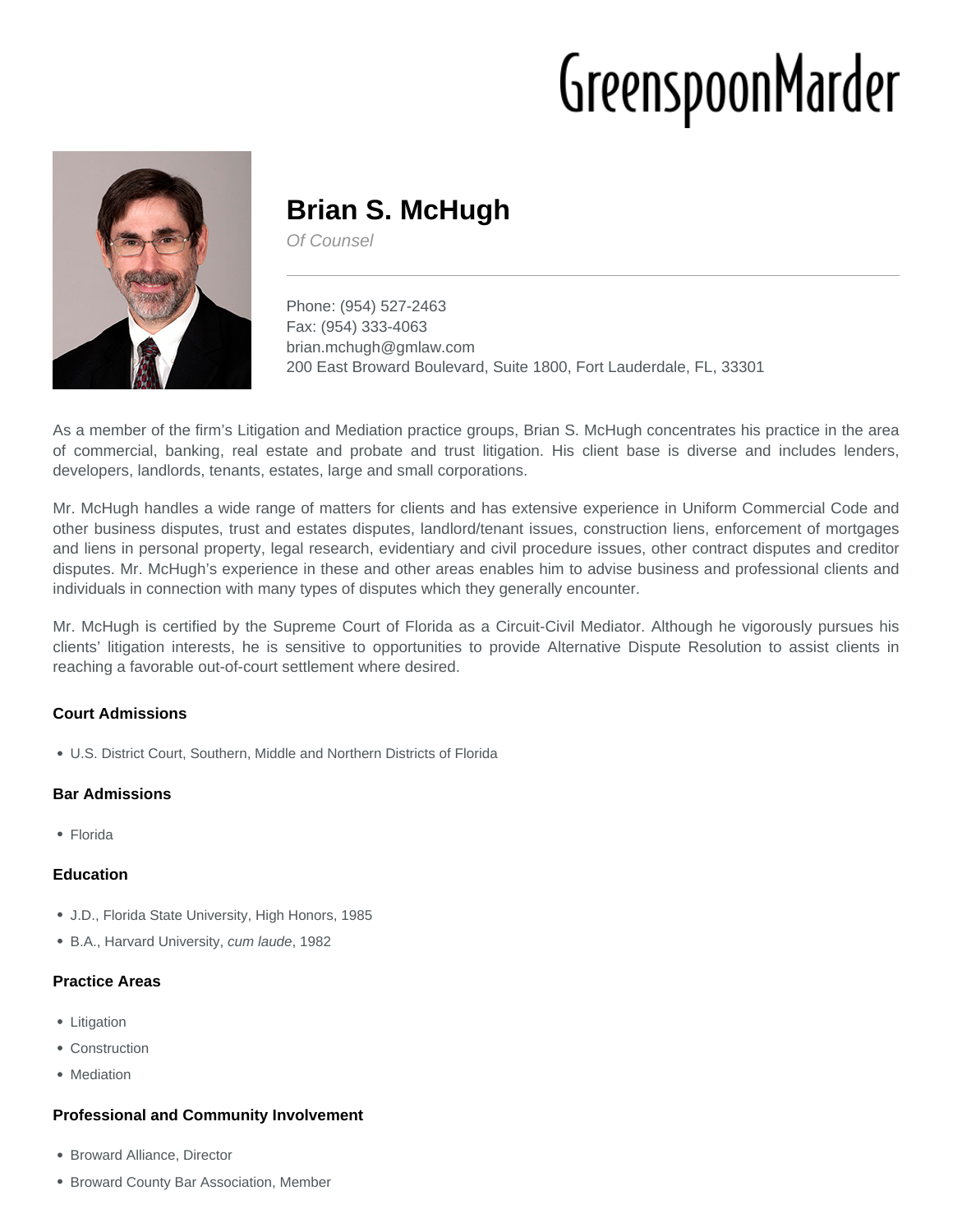- Eagle Scout, Boy Scouts of America
- Leadership North Broward Alumni, Member
- Pompano Beach Chamber of Commerce, Director, Legal Counsel
- Pompano Beach Economic Development Council, Director
- Pompano Beach Rotary Club, Director
- Pompano Beach Vision 2000+ Steering Committee, Vice Chairman
- Pompano Proud, Inc., President

#### **Recognitions**

- Fort Lauderdale Illustrated, "Top Lawyers" 2021
- Martindale-Hubbell, Rated AV Preeminent
- U.S. News and World Report, "Best Lawyers in America," Litigation-Banking and Finance, Construction, Trusts and Estates, 2013- 2022
- U.S. News and World Report, Best Lawyers "Lawyer of the Year," Trusts and Estates, 2020
- Super Lawyers magazine, Florida "Super Lawyers," 2016-2022
- The American Lawyer magazine, "Top Rated Lawyers," 2012
- ["Greenspoon Marder Shareholder Brian McHugh Certified as Florida Supreme Court Mediator"](https://www.gmlaw.com/06202011-greenspoon-marder-shareholder-brian-mchugh-certified-as-florida-supreme-court-mediator/)

#### News

- 17 Greenspoon Marder Attorneys Recognized As 2022 Florida "Super Lawyers"
- Greenspoon Marder Attorneys Recognized as "Top Lawyers" by Fort Lauderdale Illustrated for 2021
- Eight Greenspoon Marder Attorneys Featured In The 2021 Business Edition of Best Lawyers® "The Litigation Issue"
- 37 Attorneys At Greenspoon Marder Listed In The Best Lawyers In America© 2022
- 16 Greenspoon Marder Attorneys Recognized As 2021 Florida "Super Lawyers"
- Super Lawyers Recognizes 18 Attorneys At Greenspoon Marder As "Super Lawyers" In Florida
- 7 Attorneys From Greenspoon Marder Featured In The Best Lawyers In America© 2020 "Litigation Issue"
- Greenspoon Marder Partner Brian McHugh Selected As A "Lawyer of the Year" By Best Lawyers® For 2020
- 33 Attorneys From Greenspoon Marder Listed in the Best Lawyers in America© 2020
- Greenspoon Marder Attorneys Selected as 2018 Legal Leaders
- 35 Attorneys From Greenspoon Marder Listed In The Best Lawyers in America© 2019
- Super Lawyers Recognizes 22 Attorneys at Greenspoon Marder as "Super Lawyers" in Florida
- Greenspoon Marder Attorneys Receive 2018 AV Preeminent Rating By Martindale-Hubbell
- Greenspoon Marder Attorneys Receive 2017 AV Preeminent Rating By Martindale-Hubbell
- 34 Attorneys from Greenspoon Marder Listed in The Best Lawyers in America© 2018
- Super Lawyers Recognizes 21 Attorneys at Greenspoon Marder in Florida
- Eight Attorneys From Greenspoon Marder Listed In The Best Lawyers Business Edition 2017
- Greenspoon Marder Attorneys Selected as 2016 Legal Leaders
- 32 Attorneys from Greenspoon Marder Listed in the Best Lawyers in America 2017
- Super Lawyers Recognizes 38 Attorneys at Greenspoon Marder
- 25 Greenspoon Marder Law Attorneys Listed Among 2016 Best Lawyers in America
- Twenty-Three Greenspoon Marder Law Attorneys Listed Among Best Lawyers in America in 2015
- Twenty-Three Greenspoon Marder Attorneys Listed Among Best Lawyers in America in 2014
- Greenspoon Marder Named Among the 2013 "Best Law Firms"